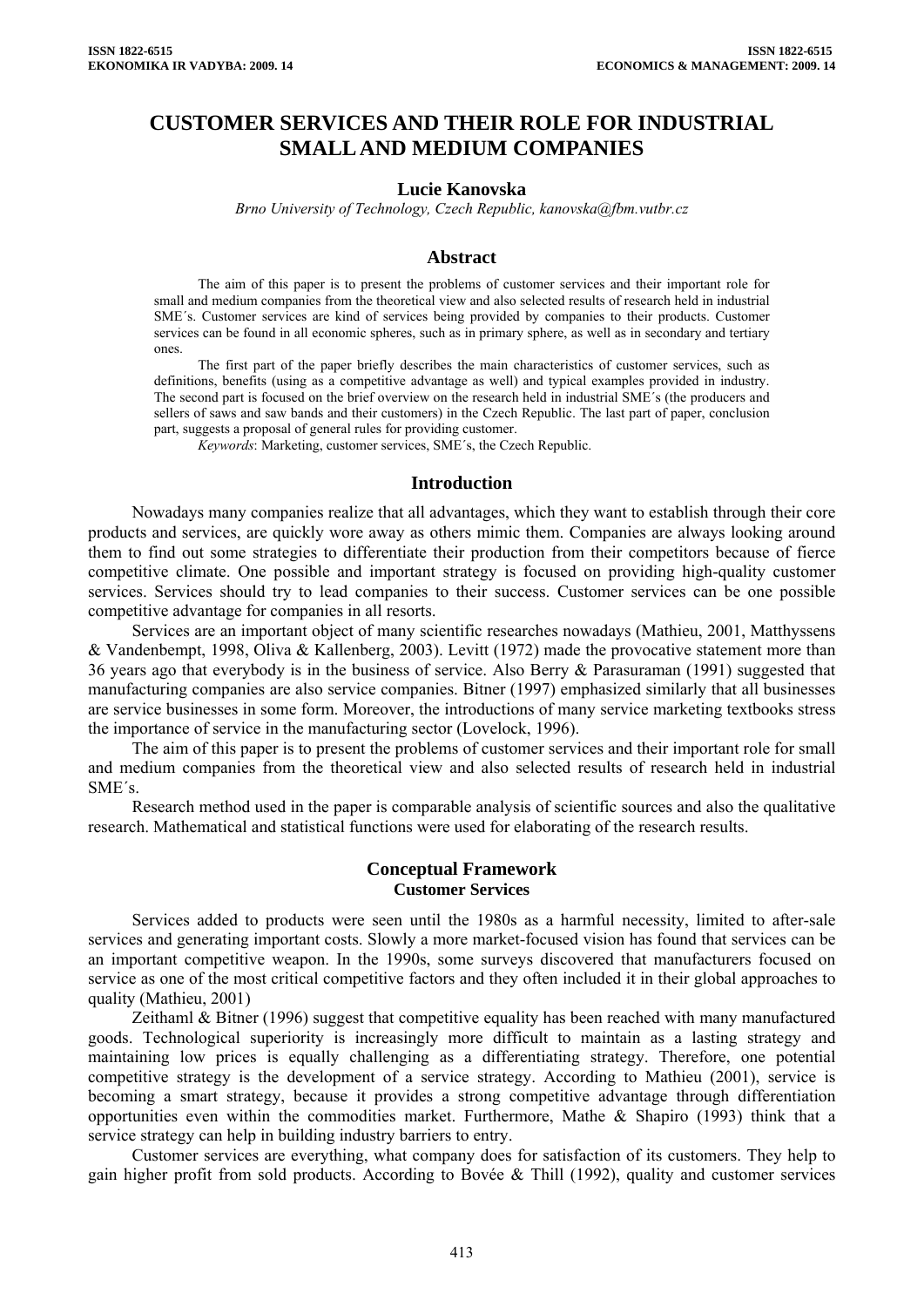present strong barrier against the competition, ensure customer loyalty, differentiate product, decrease marketing costs and increase company profit.

Nowadays industrial producers are becoming providers of customer services too. This situation helps to extend their activities for customers. In fact profit from provided customer services can be gained both for customers and also for companies. Many customers make final sale decision not only according to the product price, but also according to the range and level of customer services related to the product. The companies which try to hold dominant position in provided customer services are forced to determinate and evaluate specific needs of their market segment and adapt their company strategy for them. Most of companies working in different spheres of economy know very well that strategy of differentiation on the basis of special and "customized" services can be seen as an important opportunity to avoid a price war with competitors. Therefore, customer services become an integral part of searching for competition advantages in a wide range of economic spheres. There are some possible reasons concerning the above tendency, which may be mentioned here: flattening of demand in traditional production, increasing of international competition, a short life cycle of product innovations and important profit potential of services.

During the years there have been many academic works described all the benefits a manufacturing company which could gain from upgrading its service. Some authors (Frambach *et al*., 1997; Levitt, 1972; 1981; Mathieu, 2001) focused on the benefits connected to the implementation of a service strategy in the manufacturing field, such as: financial, strategic and marketing.

*Financial view*. Donaldson (1986), Mathe & Shapiro (1993) consider that the commercialization of services around a tangible product can increase company revenues. Moreover, it has been suggested that product services have a tendency to decrease the vulnerability and the volatility of cash flow, thus allowing for a higher shareholder value (Srivastava *et al*., 1998).

*Strategic benefits*. It is no long time for manufacturing companies just to offer some general kind of service in order to ensure a competitive advantage (Mathieu, 2001). Some services, considered as basic by the customers, must be offered by all manufacturing companies entering a business. Such services are simply entry barriers and cannot provide a competitive edge (Levitt, 1972). According to Mathieu (2001) different service maneuvers do not have the same potential in providing the manufacturing company with strategic benefits. The more specific and intense the service maneuver is, the higher the strategic benefits are. The higher the organizational intensity of the service maneuver, the more active the manufacturing company is to developing a fresh vision of its market and business. Also the higher the organizational intensity of the service maneuver is, the more tending the manufacturing company is to challenge its basic business assumptions and to find new sources of value. The more intense the service maneuver, the farther from dayto-day operations the organization, and therefore the stronger the strategic reflection.

*Marketing benefits*. Services have the potential to supplement the goods offering (Levitt, 1981). In the B2B context, product service strategies influence overall client satisfaction (Burger & Cann, 1995), improve new-product adoption (Frambach *et al*., 1997), and strengthen the client's confidence and the supplier's credibility (Hawes, 1994). In fact, a better service increases both first-time and repeats sales, and thus increases market share (Cohen & Lee, 1990). Furthermore the level and quality of the services offered is an effective way to maintain ongoing relationships (Evans & Laskin, 1994).

The term *customer service* has acquired various meanings over the years, see Table 1. The below mentioned definitions usually perceive customer services with not one similar view. I have classified them in four different approaches:

- **Integration of intradepartmental activities**, which usually involve the oldest definitions of LaLonde & Zinser (1976), Rinehart et al. (1989) and Pernica (1998).
- **Logistic view**, assuring product delivery from producer to customer. This view is seen by Horáková & Kubát (1999) or Christopher (2000).
- **Marketing view**, maximum effort to satisfy customers. Services can add value to product; see Bovée & Thill (1992), Horovitz (1994), Amico & Zikmund (2001), Kotler (2001), Spáčil (2003) and Pernica (1998).
- **Relationship with customers**, it is the newest view on customer services, Lehtinen (2007).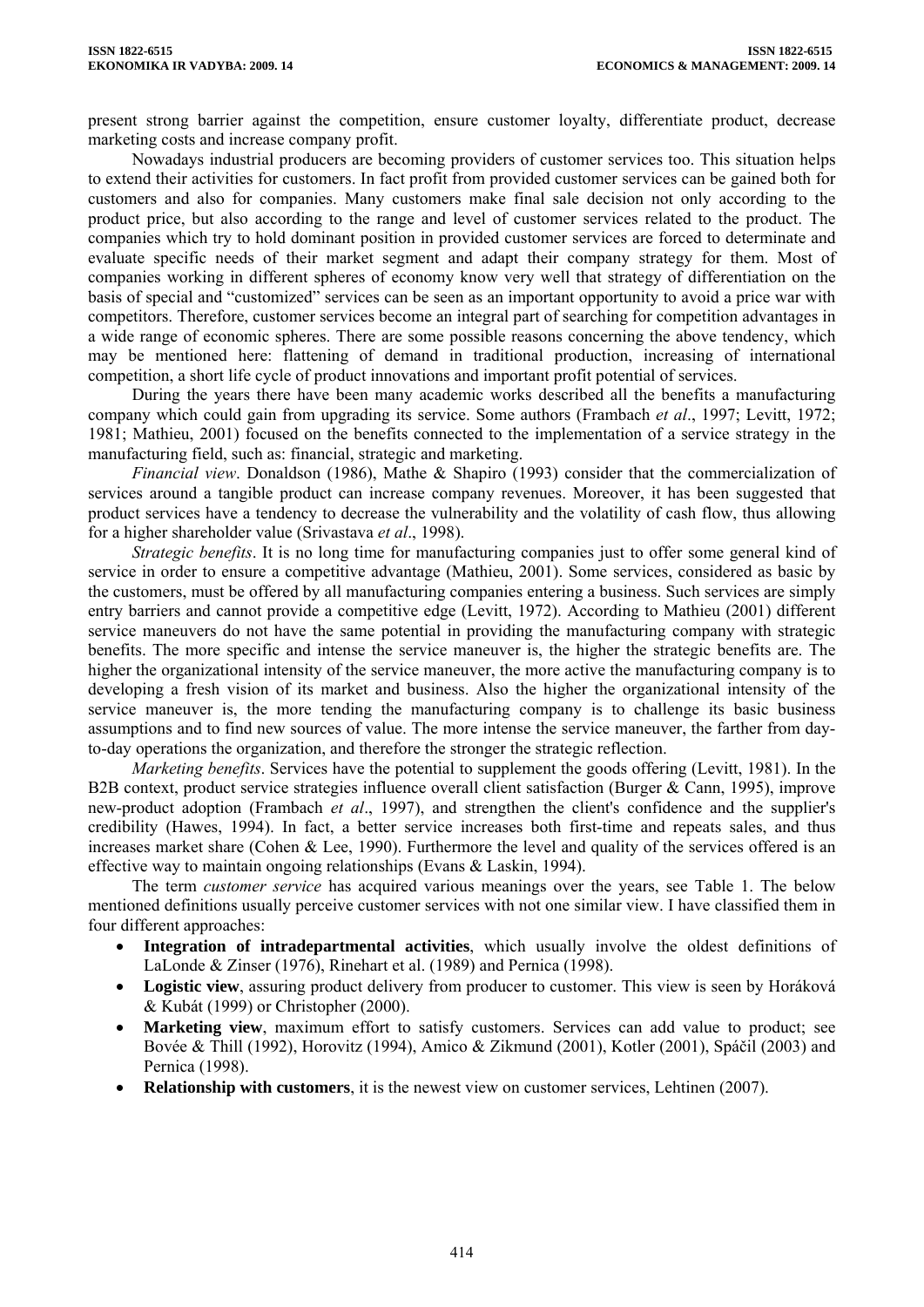| <b>Author</b>                | <b>Definition of customer services</b>                                                                                                                                                                                                                                                                                                                                         |  |  |
|------------------------------|--------------------------------------------------------------------------------------------------------------------------------------------------------------------------------------------------------------------------------------------------------------------------------------------------------------------------------------------------------------------------------|--|--|
| LaLonde & Zinser<br>(1976)   | Services are the kind of activities between the organization and customers to improve or simplify<br>sale and using of products. They involve also operations of producers provided for customers<br>during the whole transaction.                                                                                                                                             |  |  |
| Rinehart et al<br>(1989)     | Services are common factor for integration of marketing and logistics.                                                                                                                                                                                                                                                                                                         |  |  |
| Bovée & Thill<br>(1992)      | Services involve all what organization makes for satisfaction of their customers and help to<br>realize as big advantage as possible from products bought by customers. Services are activities<br>which can add the value to products.                                                                                                                                        |  |  |
| Horovitz (1994)              | Services are complex of promises which are expected from the product by a customer, as<br>function of price or image.                                                                                                                                                                                                                                                          |  |  |
| Pernica (1998)               | Services can be defined by three ways:<br>- Organization context: complex of functions in concrete organizational system.<br>- As reflection of expecting efficiency: services are defined by percentage of orders during some<br>period.<br>- As value-creating process: services are seen as the process of simple transaction or long-term<br>partnership with added value. |  |  |
| Horáková and<br>Kubát (1999) | Services present important activities from the purchase order of customer to delivery of products.<br>The activities are customer-oriented and depend on the kind of product and type of customer.                                                                                                                                                                             |  |  |
| Christopher (2000)           | Services are the system organized to assure continuity between the time of purchase order and<br>delivery of goods. The aim is to satisfy customer needs from the long-lasting view.                                                                                                                                                                                           |  |  |
| Amico & Zikmund<br>(2001)    | Services present company activities created to increase value of selling products to strengthen<br>customer satisfaction.                                                                                                                                                                                                                                                      |  |  |
| Kotler (2001)                | Services involve all aspects of mutual relationships among producers, distributors and customers.                                                                                                                                                                                                                                                                              |  |  |
| Spáčil (2003)                | Services are the system of accompanying services bought by customer with product.                                                                                                                                                                                                                                                                                              |  |  |
| Lehtinen (2007)              | Services are all activities connected with assuring relationship with customer - from product<br>delivery to different ways of help by its using.                                                                                                                                                                                                                              |  |  |

|  | <b>Table 1.</b> Overview of definitions of customer services |  |
|--|--------------------------------------------------------------|--|
|  |                                                              |  |

Classification of customer services shows different ways of perception customer services by authors. This diversification of views on customer services is very interesting and profitable, because it is enable to think more about whole problems. Then it is possibility to accept some approach or add a new one. Mainly it helps the development in whole field and deepens scientific investigations to other dimensions. According to my opinion "customer services" are best defined by authors Amico & Zikmund (2001), which states, that services help to increase value of sale products to strengthen customer satisfaction. Then I want to complete this definition with a part of statement from LaLonde & Zinser (1976), that services simplify sale and using product. From above mentioned the following definition for customer services can be: "Customer services *help to increase value of sale products, because they simplify sale and using products to strengthen customer satisfaction"*.

There are many different notifications for customer services used by below mentioned authors in English, such as:

- *industrial services* (Matthyssens & Vandenbempt,1998);
- *product-related services* (Matthyssens & Vandenbempt,1998);
- *product-services* or *product services* (Mathieau, 2001);
- *customer services* (Richardson, 1995, Baggs & Kleiner, 1996, Leech, 1995, Leppard & Molyneuxe, 1994, Timm, 2001, Sterne, 2000, Boveé & Thill, 1992, Amico & Zikmund, 2001);
- *after-sale servics* (Richardson, 1995, Baggs & Kleiner, 1996, Leech, 1995, Leppard & Molyneuxe, 1994, Timm, 2001, Sterne, 2000, Boveé & Thill, 1992, Amico & Zikmund, 2001);
- *customer support* (Armistead, 2001). This publication says that customer support is sometimes also called as after-sale services or customer services.

This ambiguity in notifications of customer services can cause some inaccuracy in right determination of the type of services. It can lead to possible misunderstandings and discrepancies.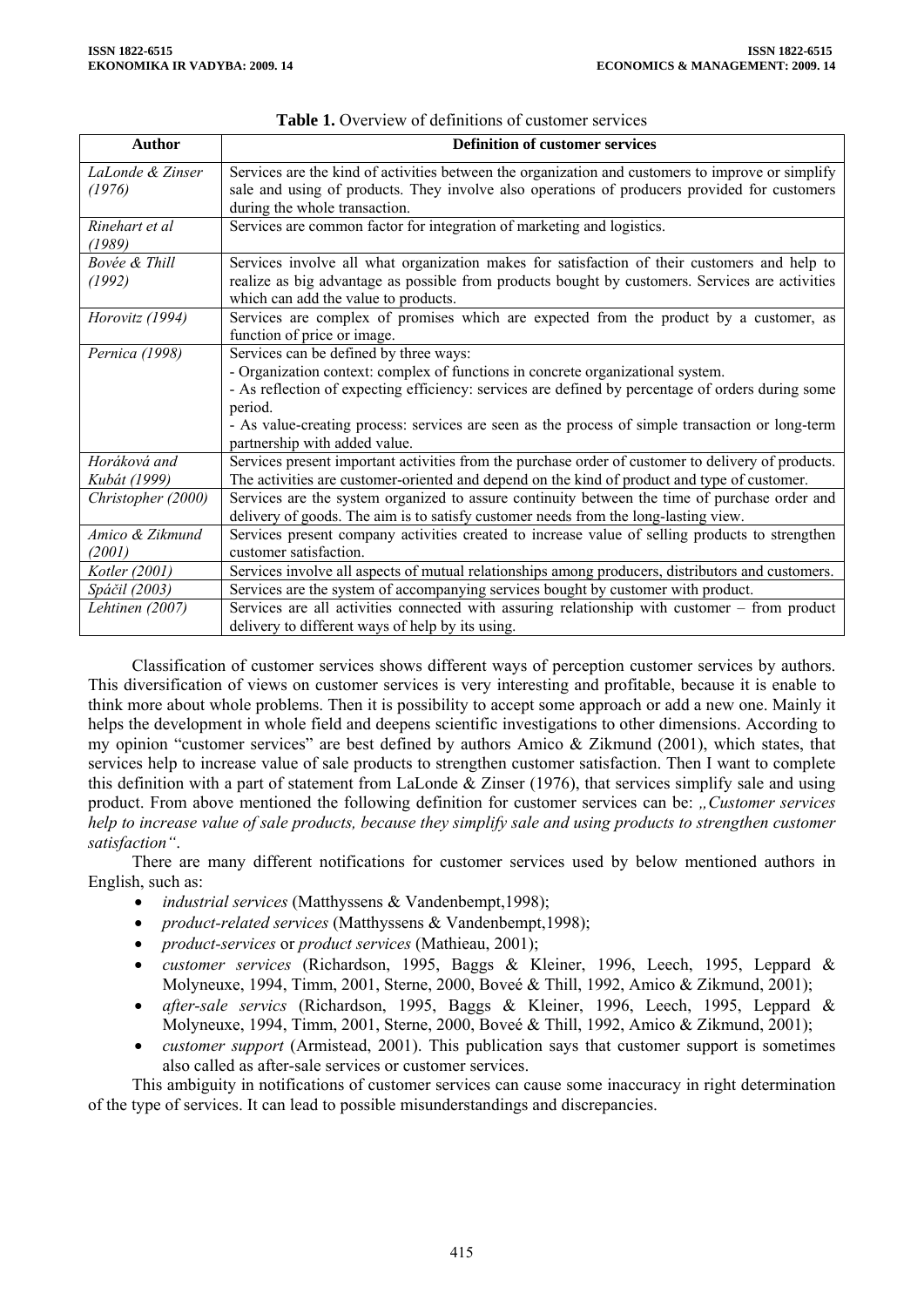### **Examples of customer services on industrial markets**

Services often accompany products and add important value for their customers to them. Services can help customers to decide which product to buy. If the product is accompanied with proper customer services then it can be more interesting for potential buyers. Customer services on industrial markets can be the following ones: cooperation on product innovation and production, consultancy before and after sale, sufficient information about a company and its products, payment conditions, transport, packaging and assembling of products according to customer requirements, replacement of spare parts, service in and after maintenance, customer training, special meetings with customers, free phone connection, etc.

Companies can provide many different types of customer services. Their choice usually depends on company management, employees, customers, competitors, the type of business, etc. Today, manufacturing companies provide their services in different levels and ranges and that is the place for potential competitive advantage in the field of services. For companies it is very essential to provide the services according to customer expectations and also product descriptions. It is accepted widely that customer services help to increase value of products.

### **Examples of successful integration of customer services in industry**

Customers usually search for long-lasting relationships with industrial producers. It means they purchase products and services from companies, where they predict long-lasting relationships for both sides. Levitt (1972) found out that the more technological advanced are products, the more their sales depend on their quality and also on provided services. The example can be production of cars, where customers are involved in planning of car design and in whole producing process. It could be done by using internet and/or modern design techniques. In this case the participation of customers in the production process becomes a part of their consumer process and the consumption of physical product becomes a part of process of consumption. (Storbacka & Lehtinen, 2002)

The manufacturing companies with strong service strategies are General Electric, ABB, Otis, Kone, Caterpillar, etc. (Oliva & Kallenberg, 2003) For example, in the industry of saw and saw bands there is a Kaltenbach s.r.o. company, which provides some special services to their customers, such as: build-to-order, individual processing of offer, technical documentation according to customer wishes (the position of machine, managing of technologies, flow of material) and complete consulting services. It enables customers to visit the controlling company in Germany, where it is possible to pass through the production process, to have a look on individual products in company show room, to be informed by the professionals, to borrow some saws and saw bands for test kerfs and to be well trained. Another Czech producer with increasing interest in customer services is PILANA TOOLS, a.s. company. As one of the first companies in this branch of industry, PILANA has started to promote customer services, especially after sale services, (such as repairs of saw bands and their grinding) in "Truhlářské listy" ("Joinery Gazette") technical paper. The company is able to pick up pertinent saw by a customer, take it to its service center, sharpen it, and then, take it back to him to install it again. Moreover, PILANA engineers try to shorten delivery dates, provide sales and special payment conditions and send some samples of new saws to customers for them to try such new products. Both mentioned companies use customer services as an important tool of competitive advantage.

#### **Research design**

The second part of the paper is focused on the brief overview on the research held in industrial SME´s in the Czech Republic. The aim of the research was to find out attitudes towards customer services in the industrial companies and their customers as well. The hypothesis is proposed with respect to mentioned information about the importance of customer services for companies in today's fierce business environment as a competitive advantage, i.e. customer services are perceived by producers as an important competitive advantage and also customers see them as a possible competitive advantage of differentiation. For the research, I had only chosen one specific industry, namely, the aforementioned production of saws and saw bands. This industry is a part of machine-tool and forming-machine industry (NACE 29.42) and has a longtime tradition in my country. Due to its high specialization, the industry does not have many producers and sellers as some other branches of industry may have. This dominant characteristic enabled me to cover in my research, all the main companies including smaller ones.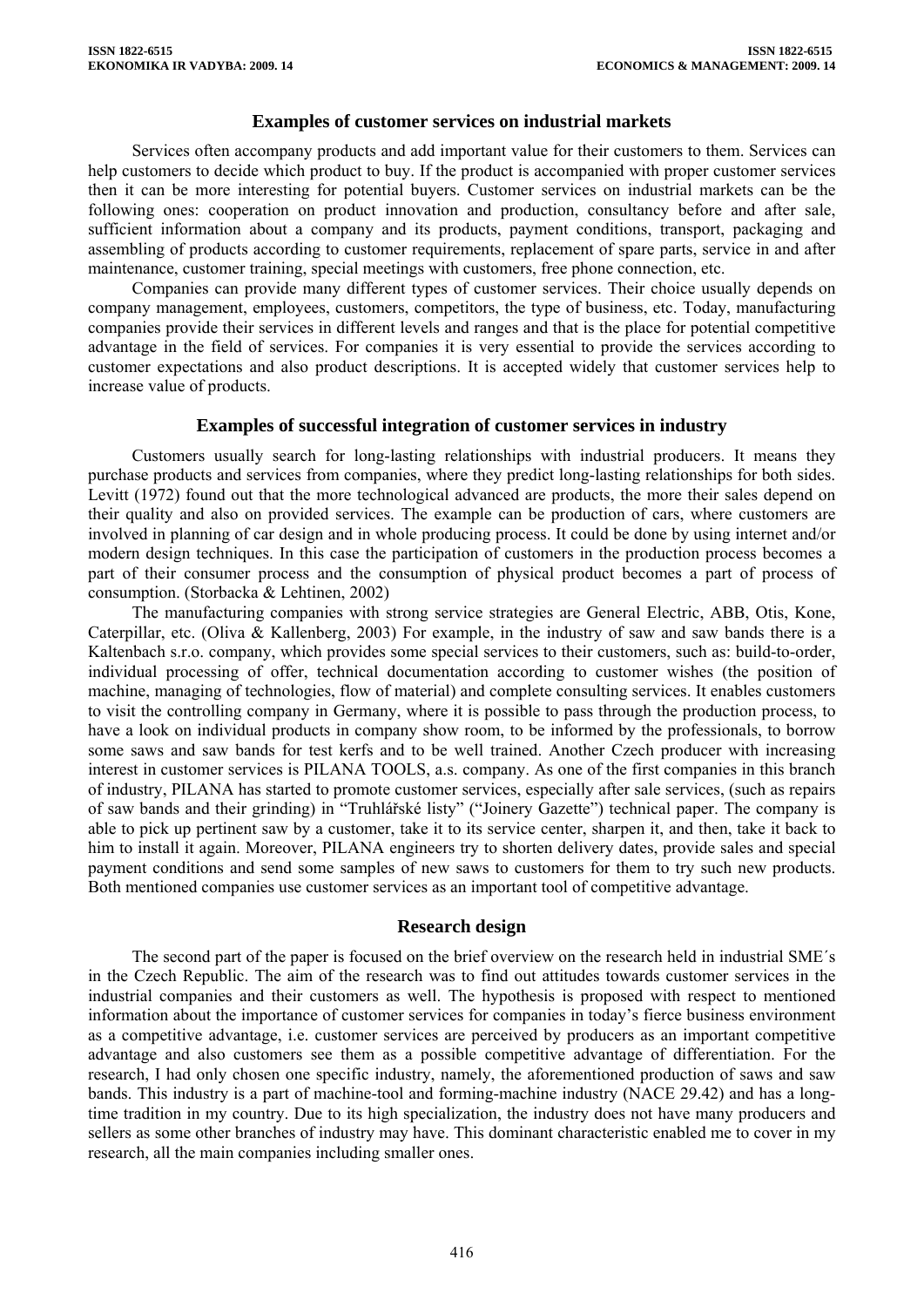## **Methodology**

The qualitative research has been chosen and respondents (producers and sellers of saw and saw bands where the sample was 14 questionnaires filled in during the interview and also their customers where the sample was 46 questionnaires) were asked to know their opinions on provided customer services (especially as a tool of competitive advantage) in this particular industry. Two questionnaires were prepared mainly in the form of the Likert scale. The first questionnaire was done for management of producers and sellers of saws and saw bands. The total of 23 companies in this industry was selected for the survey. Pertinent selection was done according to B2B database of companies Kompass, special industrial publications and direct information from producers and/or sellers. Two third of selected companies were the main leaders in this industrial field (according to their number of employees and sales volume), the rest were other smaller companies. The respondents were questioned personally by using deep interview method. A questionnaire had been specially compiled for the above first group of respondents. The questionnaire was completed during the deep interview and returned back by 14 respondents, i.e. 61 % of return, and all respondents took the advantage of sending survey main results. The second questionnaire was prepared for customers of producers and sellers of saws and saw bands. The total number of 124 customers was chosen for the research, two thirds of respondents were chosen according to the information obtained from producers and sellers of saws and saw bands (each of them informed me about his 5 – 10 customers which were contacted for the research), and one third of respondents were found in special technical papers being issued for this industry (such as Truhlářské listy and Terra) and internet search as well. The questionnaires from respondents were filled in during meetings with pertinent company's representatives. The questionnaire was completed and returned back by 46 respondents, i.e. 37 % of return. Then, the basic mathematical and statistical functions were used for results elaborating (e. g. dispersion, mean-root-square error). The last step to do was to analyze obtained data and compare them.

### **Results**

Many interesting findings were gained from the held research. However, for this paper I only tried to stress on a very specific part focused on the possibility of creating competitive advantage and way of differentiation by using customer services. I was interested in verifying it also in a particular Czech industry both from side of management of producers and their customers as well. According to the results almost 80 % of respondents perceive customer services as competitive advantage for differentiation from other companies on the market. Moreover, they are sure that customer services influence total customer satisfaction and can help to survive on the market. The same view have their customers (94 % respondents), who see customer services as a tool for competitive differentiation. See Figure 1.



**Figure 1.** Customer services as competitive advantage for differentiation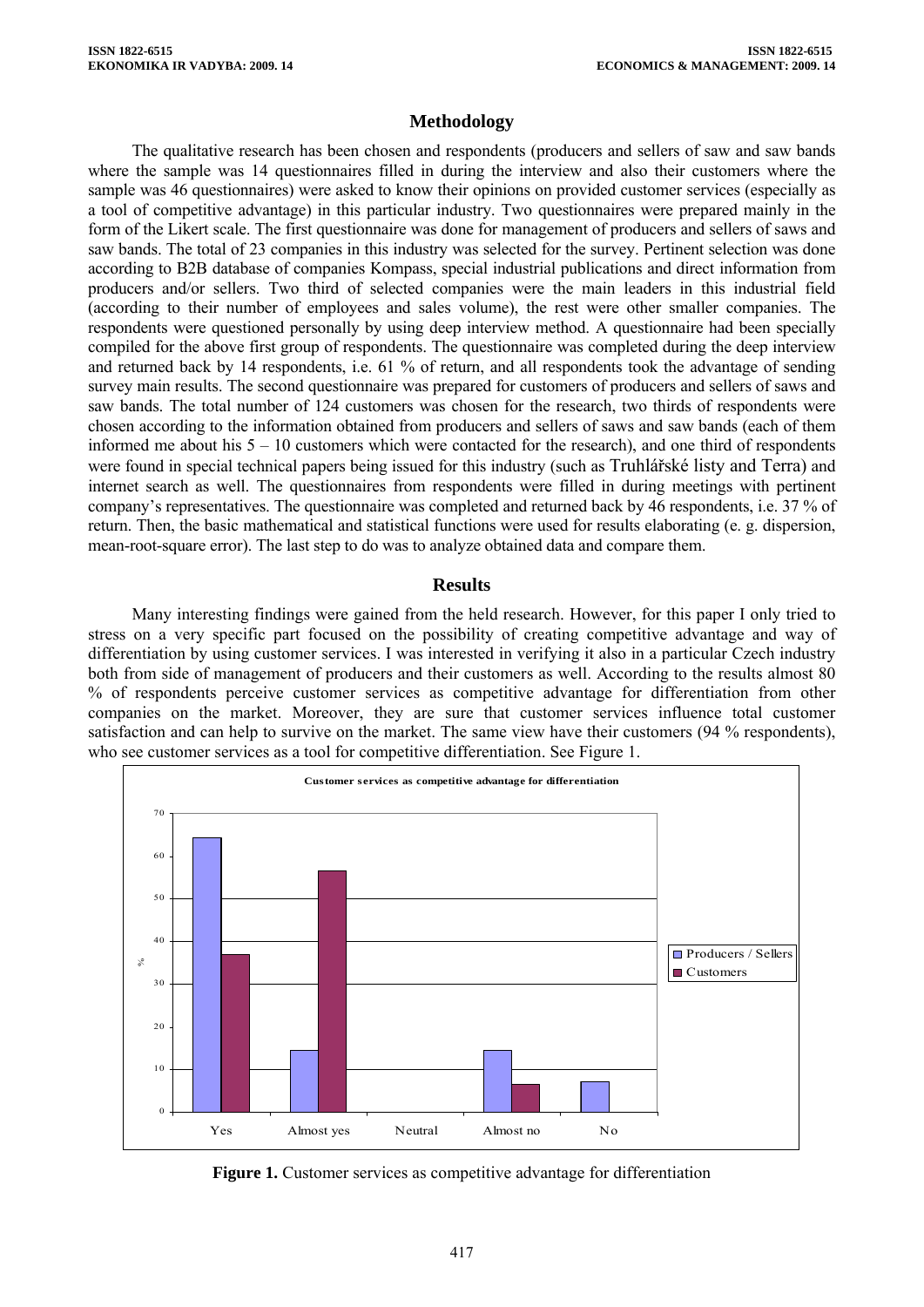Information regarding the improvement of quality of customer services, found out from the research as well, are involved in the last part of the paper - "The general rules for providing customer services".

## **The general rules for providing customer services**

I tried to summarize the main general rules for providing customer services on the industrial market with respect to their importance as a competitive advantage. I used the gained information both from the secondary and primary research held in industrial SME´s. The most important rules are following ones:

- know the supply and quality provided by my company and as well by competitors,
- try to be always before and different then competitors in the supply and quality of customer services,
- highlight never-ending process of communication with customers in respect to their needs and wishes of customer services,
- customize the product supply of customer services according to customer individual needs,
- provide attractive supply of customer services or service packages for customers,
- provide all product documentation in a proper way (e.g. invoice, delivery note, technical manual),
- ensure the speed of product deliveries and customer services according to the customer needs,
- supply regular system of customer trainings (e.g. in the field of new products, technical innovation, future cooperation on developing new products),
- insist on technical consultancy for customers before and after their sale of products,
- orientate and maintain permanent mutual contact with customers by the help of regular personal meetings, providing information on internet pages, by email or post, (e.g. sending some newsletters with the current news in industry and technologies, the supply of new company products),
- focus on time measurement of staff reactions on customer requirements, customer satisfaction, evidence of complaints and claims, etc.
- set up the regular system of controls to avoid many possible future problems of the purchased products. This step can help to find out possible future failure of the product and be ready for its solving in advance. Moreover customers could have a feeling that company is interested in their satisfaction and also in their experience during using the product. On the other hand company can gain from them some important feedback about product using. Some companies provide online connection to their computer centers to their products. The centers can alarm coming problem and prevent possible failures very fast and easily.

## **Discussion**

The results confirm that customer services are seen as an important competitive advantage for both sides of the research (view of producers and sellers of saw and saw bands and also view of their customers) as Mathieu (2001) mentioned in her work. Service provides a strong competitive advantage through differentiation opportunities. It means that the hypothesis is confirmed, see Figure 1. People involved in the business of saw and saw bands perceived the importance of customer services very well. On the other hand producers and sellers try to provide high-quality customer services in different types according to special customer needs; contrariwise customers are oriented on services especially by choosing a new product and during its using. This aim of this paper was to present customer services both from the theoretical view and also from the view of their industrial providers and receivers, with the focus on competitive advantage gained by customer services. However, the problem of customer services is so wide that it is not possible to involve all their important aspects to one paper.

Future research should elaborate on enlargement of the group of respondents to other similar industrial fields to be able to find out some common trends and individualities for industrial SME´s, especially in the part of creating competitive advantage. It will be very necessary to compare how producers and sellers find out customer needs and wishes, too (if they have some kind of feedback from customers), and on the other hand how provided customer services are perceived by customers, if their expectations are not higher that the reality is. I already mentioned customer services should be managed according to customer needs and wishes.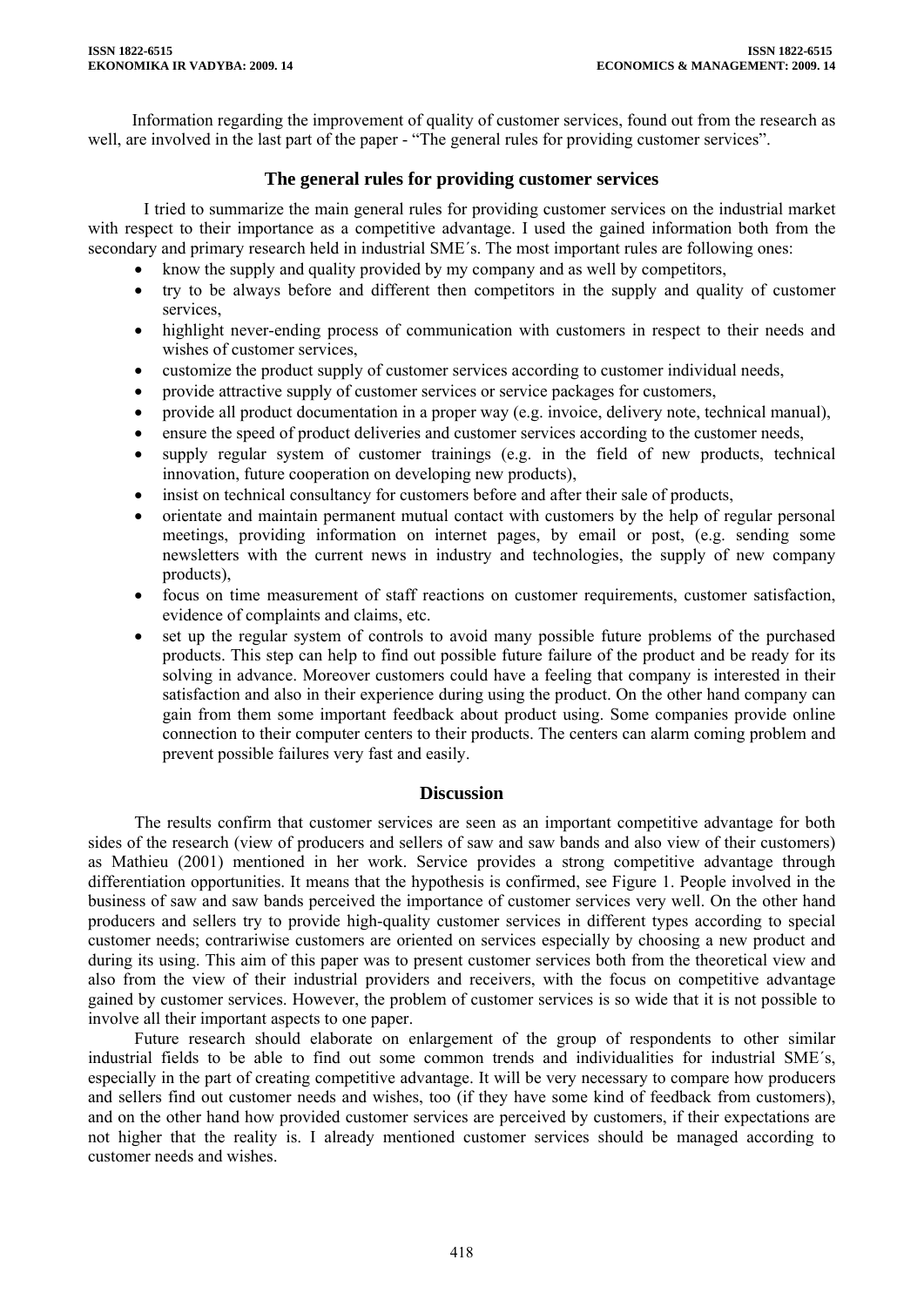### **Conclusion**

Conclusion should be done in accordance to the aim of the paper. The first attention is accentuated the theoretical view on the important role of customer services. Nowadays, many scientific researches perceive the role of customer services as an important object, such as Mathieu (2001) who thinks that services are becoming a smart strategy because of their strong competitive advantage through differentiation. Also Mathe & Shapiro (1993) see service strategy as a tool for building industry barriers to entry. The second conclusion is that we can confirm the hypothesis about the importance of customer services as a competitive advantage both for producers and sellers and also for their customers. Moreover on the basement of information from the secondary and primary research some rules for providing customer services with respect to using them as a tool of competitive advantage were suggested. The supply and quality of customer services totally differ from company to company. So customer services can be just the best possibility how to differ from competitors.

#### **References**

- 1. Amico, M.D`.,& Zikmund, W. G. (2001). The power of marketing. Creating and keeping customers in an ecommerce world. 7th edition. Cincinnati: South-Western College Publishing, 689 p. ISBN 0-324-11287-4.
- 2. Armistead, C. (2001). The Customer Support Audit. Cambridge: Cambridge Strategy Publications, ISBN: 978- 1902433738.
- 3. Baggs, S.C., & Kleiner, H. (1996). How to measure customer service effectively. Managing Service Quality, Vol. 6, No.1, pp. 36-39.
- 4. Berry, L.L., & Parasuraman, A. (1991). Marketing Services, Competing Through Quality. New York: The Free Press.
- 5. Bitner, M.J. (1997). Services marketing: perspectives on service excellence. Journal of Retailing, Vol. 73, (pp. 3-6).
- 6. Bovée, C. L., & Thill, J. V. (1992). Study guide to accompany Marketing, McGraw-Hill, 332 p.
- 7. Burger, P.C., & Cann, C.W. (1995). Post-purchase strategy a key to successful industrial marketing and customer satisfaction, Industrial Marketing Management, Vol. 24, (pp. 91-98).
- 8. Christopher, M. (2000). Logistika v marketingu. 1<sup>st</sup> edition. Praha: Management Press, 166 p. ISBN 80-7261-007-4.
- 9. Cohen, M.A., & Lee, H.L. (1990). Out of touch with customer needs: spare parts and after sales service, Sloan Management Review, Vol. 31, (pp.  $55 - 66$ ).
- 10. Donaldson, B. (1986). Customer service: the missing dimension in marketing management, Journal of Marketing Management, Vol. 2, (pp. 133-144).
- 11. Evans, J., & Laskin, R. (1994). The relationships marketing process: a conceptualization and application, Industrial Marketing Management, Vol. 23, (pp. 439-453).
- 12. Frambach, R.T., & Wels-Lips, I., & Gündlach, A. (1997). Proactive product service strategies an application in the European health market, Industrial Marketing Management, Vol. 26, (pp. 341- 352).
- 13. Hawes, J. (1994). To know me is to trust me, Industrial Marketing Management, Vol. 23, (pp. 215-219).
- 14. Horáková, H., & Kubát, J. (1999). Řízení zásob. Logistické pojetí, metody, aplikace, praktické úlohy. 1th edition. Praha: Profess Consulting, 263 p. ISBN 80-85235-55-2.
- 15. Horovitz, J. (1994). Jak získat zákazníka. Kvalita služeb. 1st edition. Praha: Management Press, 134 p. ISBN 80- 85603-45-4.
- 16. Kotler, P. (2001). Marketing. Management.10th edition. Praha: Grada Publishing, 719 p. ISBN 80-214-0016-6.
- 17. Lalonde, B.J., & Zinszer, P.H. (1976). Customer Service: Meanings and Measurement. National Council of Physical Distribution Management. Chicago, IL.
- 18. Lehtinen, J. R. (2007). Aktivní CRM. Řízení vztahů se zákazníky. 1st edition. Praha: Grada Publishing, 160 p. ISBN 978-80-247-1814-9.
- 19. Leppard, J., & Molyneux, L. (1994). Auditing your customer service. 1st edition. London: Routledge, 132 p. ISBN 0-415-09732-0.
- 20. Leech, P. (1995). The importance of positive customer service to Ansells. Managing Service Duality, Vol. 5, No. 4, (pp. 31-34).
- 21. Levitt, T. (1972). Production line approach to service. Harvard Business Review, Vol. 50, (pp. 41-52).
- 22. Levitt, T. (1981). Marketing intangible products and product intangibles, Harvard Business Review, (pp. 94-102).
- 23. Lovelock, C.H. (1996). Services Marketing, Englewood Cliffs: Prentice-Hall.
- 24. Mathe, H., & Shapiro, R.D. (1993). Service and Strategic Direction, Cergy: CERESSEC.